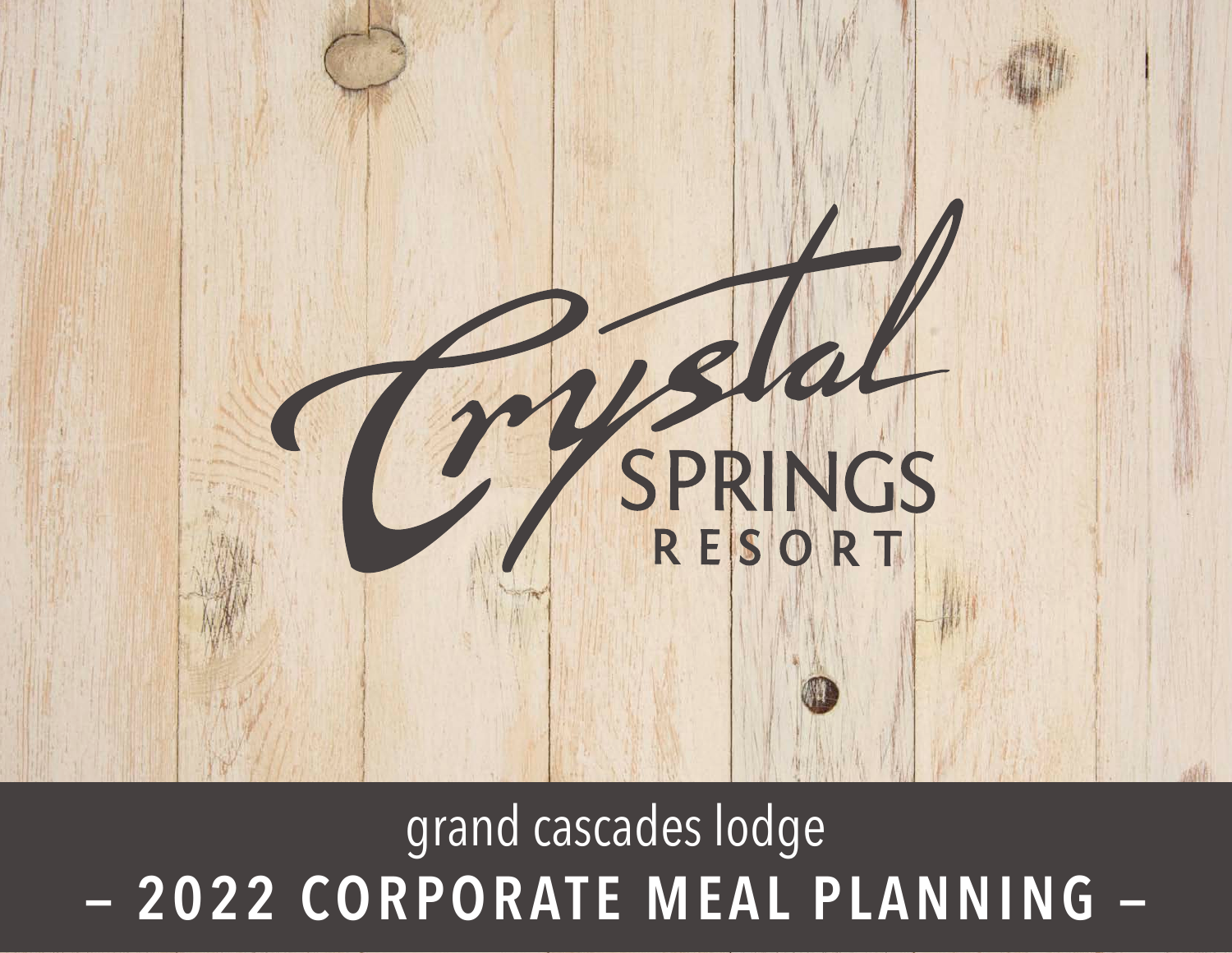Breakfast {BUFFETS} A Minimum of 15 Guests Is Required.

## **KITTATINNY CONTINENTAL**

#### **BAKESHOP OFFERINGS**

**NEW YORK STYLE BAGELS**

**HOUSE MADE MUFFINS & BREAKFAST BREADS**

**ASSORTED DANISH** seasonal fruit preserves, honey, sweet jersey cow butter & cream cheese

#### **MUESLI BAR**

**ORGANIC GRANOLA & ASSORTED CEREALS**

**WHOLE, LOW FAT & SKIM MILK FROM PENNINGTON FARMS**

**DRIED FRUITS & FRESH BANANA**

**LABNEH YOGURT FRUIT PARFAITS**

### **BEVERAGES & FRUIT**

**CHILLED SEASONAL JUICES COFFEE AFFICIONADO SINGLE ORIGIN COFFEE & DECAF HOT HERBAL TEAS**

**WHOLE & SLICED FRESH FRUIT**

## **RIDGE & VALLEY BREAKFAST**

#### **BAKESHOP OFFERINGS**

**NEW YORK STYLE BAGELS**

**HOUSE MADE MUFFINS & BREAKFAST BREADS**

**ASSORTED DANISH** seasonal fruit preserves, honey, sweet jersey cow butter & cream cheese

#### **MUESLI BAR**

**ORGANIC GRANOLA & ASSORTED CEREALS**

**WHOLE, LOW FAT & SKIM MILK FROM PENNINGTON FARMS**

**DRIED FRUITS & FRESH BANANA**

**LABNEH YOGURT FRUIT PARFAITS**

#### **HOT CHAFFERED ITEMS**

**SCRAMBLED FREE-RANGE BROWN EGGS BRIOCHE FRENCH TOAST & CATSKILLS MAPLE SYRUP APPLEWOOD SMOKED BACON, BREAKFAST SAUSAGE & TURKEY BACON RUSSET BREAKFAST POTATOES SLOW-ROASTED TOMATOES**

#### **BEVERAGES & FRUIT**

**CHILLED SEASONAL JUICES COFFEE AFFICIONADO SINGLE ORIGIN COFFEE & DECAF HOT HERBAL TEAS WHOLE & SLICED FRESH FRUIT**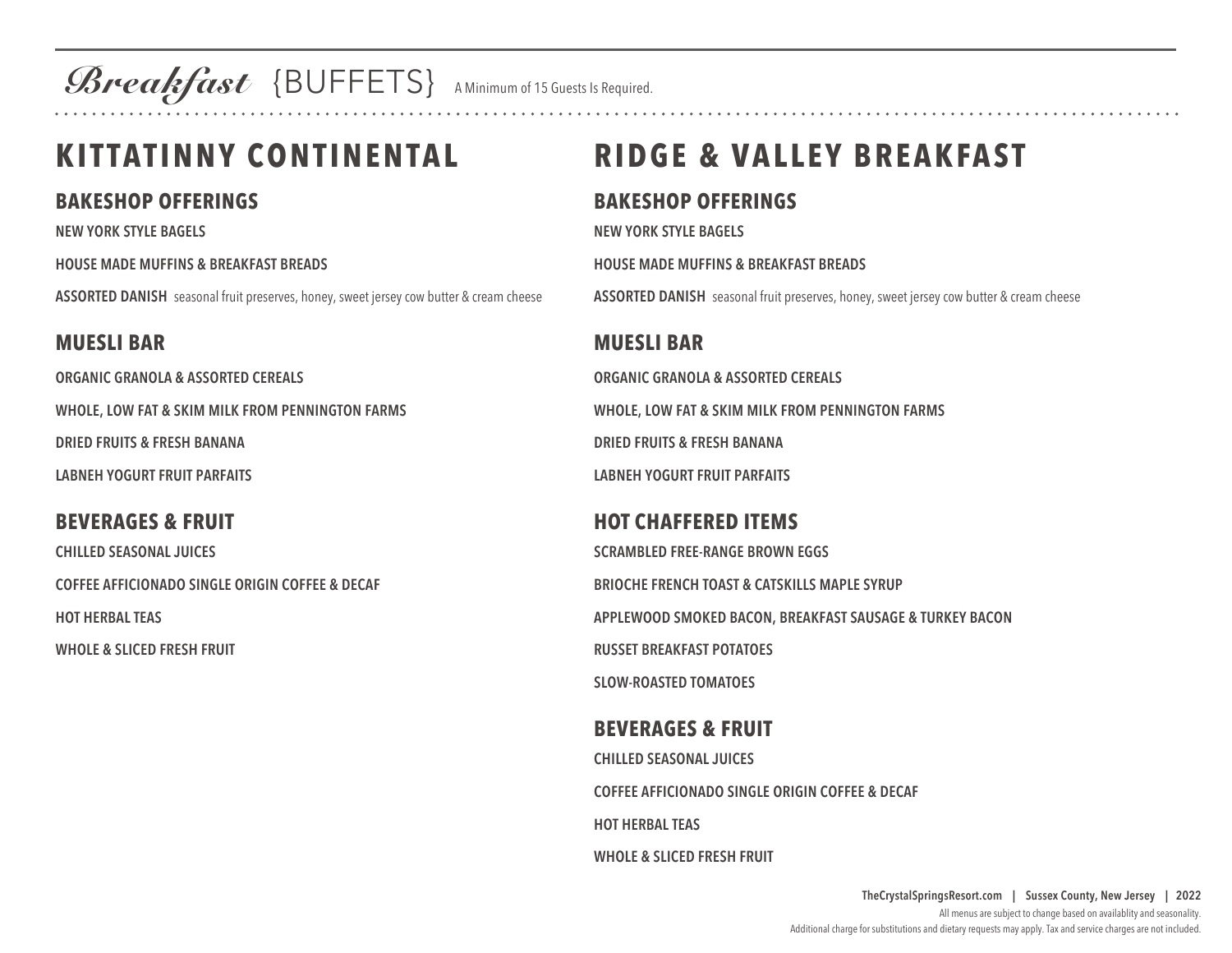# Breakfast {ADD-ONS}

| <b>OMELET BAR</b> \$10 Per Person |                |
|-----------------------------------|----------------|
| <b>FREE-RANGE BROWN EGG</b>       | <b>PEPPERS</b> |
| <b>SPINACH</b>                    | <b>CHEESE</b>  |
| <b>MUSHROOM</b>                   | <b>BACON</b>   |
| <b>TOMATO</b>                     | <b>SAUSAGE</b> |

## **SMOKED SALMON** \$9 Per Person

| <b>CAPERS</b>            | <b>FRESH HERBS</b>   |
|--------------------------|----------------------|
| <b>CHOPPED EGGS</b>      | <b>CRÈME FRAÎCHE</b> |
| <b>SLICED RED ONIONS</b> |                      |
|                          |                      |

### **DELUXE OMELET BAR \$14 Per Person**

| <b>FREE-RANGE BROWN EGG</b> | <b>BACON</b>           |
|-----------------------------|------------------------|
| <b>SPINACH</b>              | <b>SAUSAGE</b>         |
| <b>MUSHROOM</b>             | <b>GRILLED CHICKEN</b> |
| <b>TOMATO</b>               | <b>CRAB MEAT</b>       |
| <b>PEPPERS</b>              | <b>SHRIMP</b>          |
| <b>CHEESE</b>               | <b>PROSCIUTTO</b>      |

#### **{ALL OMELETS ARE COOKED TO ORDER}**

Chef Required — \$100 fee will apply Minimum of 25 people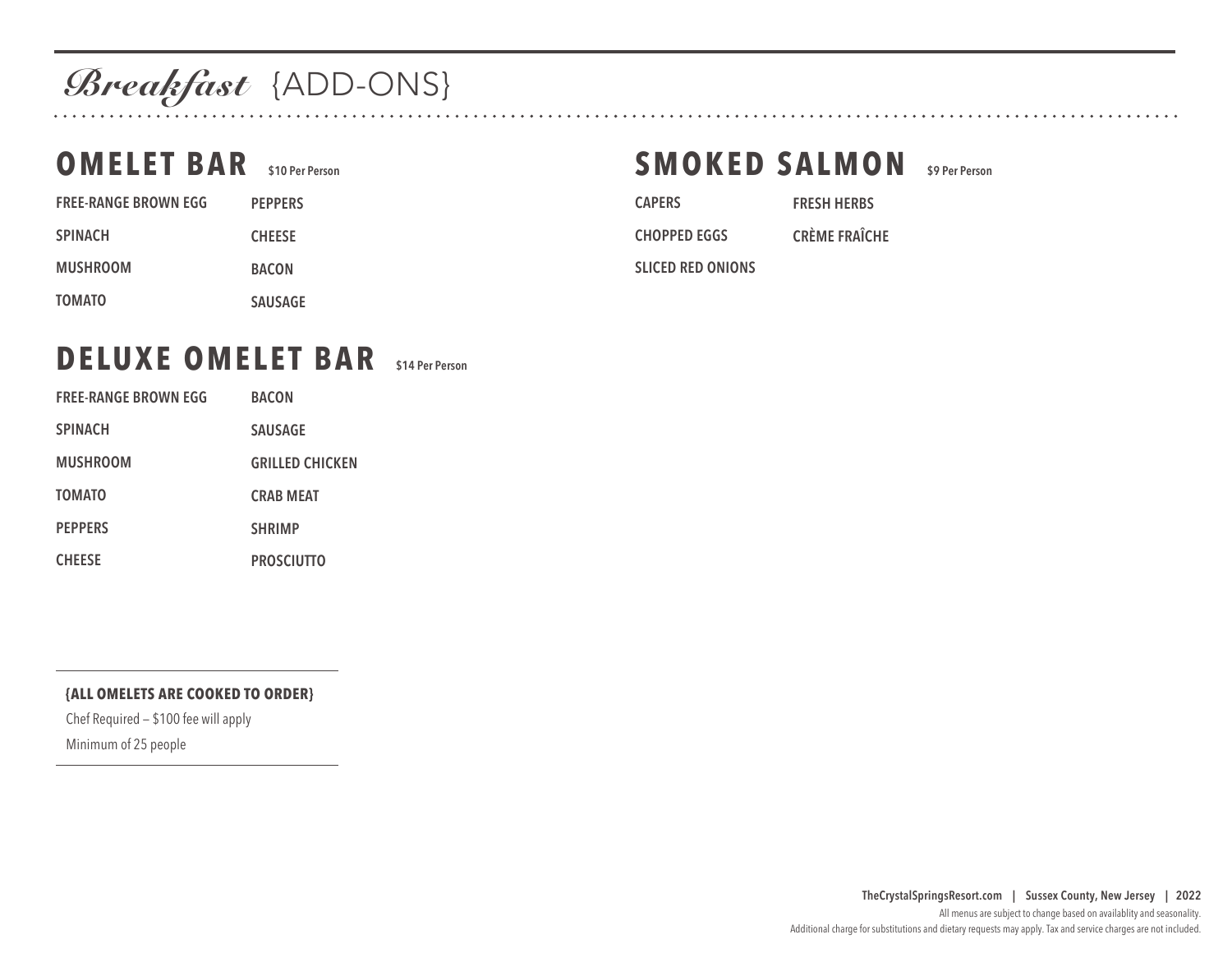Lunch {BUFFETS} A Minimum of 15 Guests Is Required.

### **ITALIAN MARKET**

**ORECCHIETTE PASTA** broccoli rabe, sausage, white bean

**RIGATONI PASTA** tomato sauce, eggplant, mozzarella

**BREADED CHICKEN CUTLET SLIDERS** tomato sauce, mozzarella

**BISTRO MEATBALLS** tomato sauce, basil

**SEASONAL GREEN VEGETABLES** roasted garlic, extra virgin olive oil

**RADICCHIO & ENDIVE SALAD** red onion, ricotta salata

#### **SWEETS**

**CANNOLI & TIRAMISU**

### **BAMBOO GARDEN**

**CHINESE CHICKEN & VEGETABLE SOUP**

**SZECHUAN BEEF & BROCCOLI**

**SWEET & SOUR CHICKEN** peppers, onions, pineapple

**VEGETABLE FRIED RICE**

**SHRIMP LO MEIN**

**PORK & VEGETABLE EGG ROLLS** hot mustard, duck sauce

**BABY BOK CHOY** garlic & oyster sauce

### **SWEETS**

**FORTUNE COOKIES, FRESH ORANGES & PINEAPPLE CAKE**

## **BAJA CANTINA**

**WARM FLOUR & CORN TORTILLAS FILLED BY GUESTS WITH SHRIMP, CHICKEN OR PORK CARNITAS** 

**TACO ACCOUTREMENTS:**

| PICO DE GALLO | <b>SHREDDED LETTUCE</b> | <b>BLACK BEANS</b> | <b>COTIJA CHEESE</b> | <b>SLICED JALAPENO</b> |
|---------------|-------------------------|--------------------|----------------------|------------------------|
| AVOCADO SALSA | <b>ROASTED CORN</b>     | <b>SOUR CREAM</b>  | <b>SHARP CHEDDAR</b> |                        |

**BRAISED TOMATILLO CHICKEN** poblano peppers, tomato rice

**HEIRLOOM TOMATO & WATERMELON SALAD** queso fresco, citrus vinaigrette

**STREET CORN** chipotle mayo, lime, cotija cheese, cilantro

### **SWEETS**

**TRES LECHE & CHURROS** {chocolate & dulce leche sauce}

### **MEDITERANEAN MEZZE**

**LENTIL SOUP**

**SAFFRON RICE**

**FALAFEL SERVED IN A PITA** lettuce, tomato, hummus

**MOROCCAN-SPICED CHICKEN TAGINE** olives, lemon, potatoes

**GRILLED CATCH OF THE DAY** warm farro greek salad

**HUMMUS, BABA GHANOUSH & YOGURT SAUCE** pita chips, vegetable crudité

**MARINATED OLIVES & VEGETABLES**

**TABBOULEH SALAD** bulgur wheat, mint, parsley, garlic, onions, peppers

**SWEETS SEASONAL FRESH FRUIT & PISTACHIO BAKLAVA**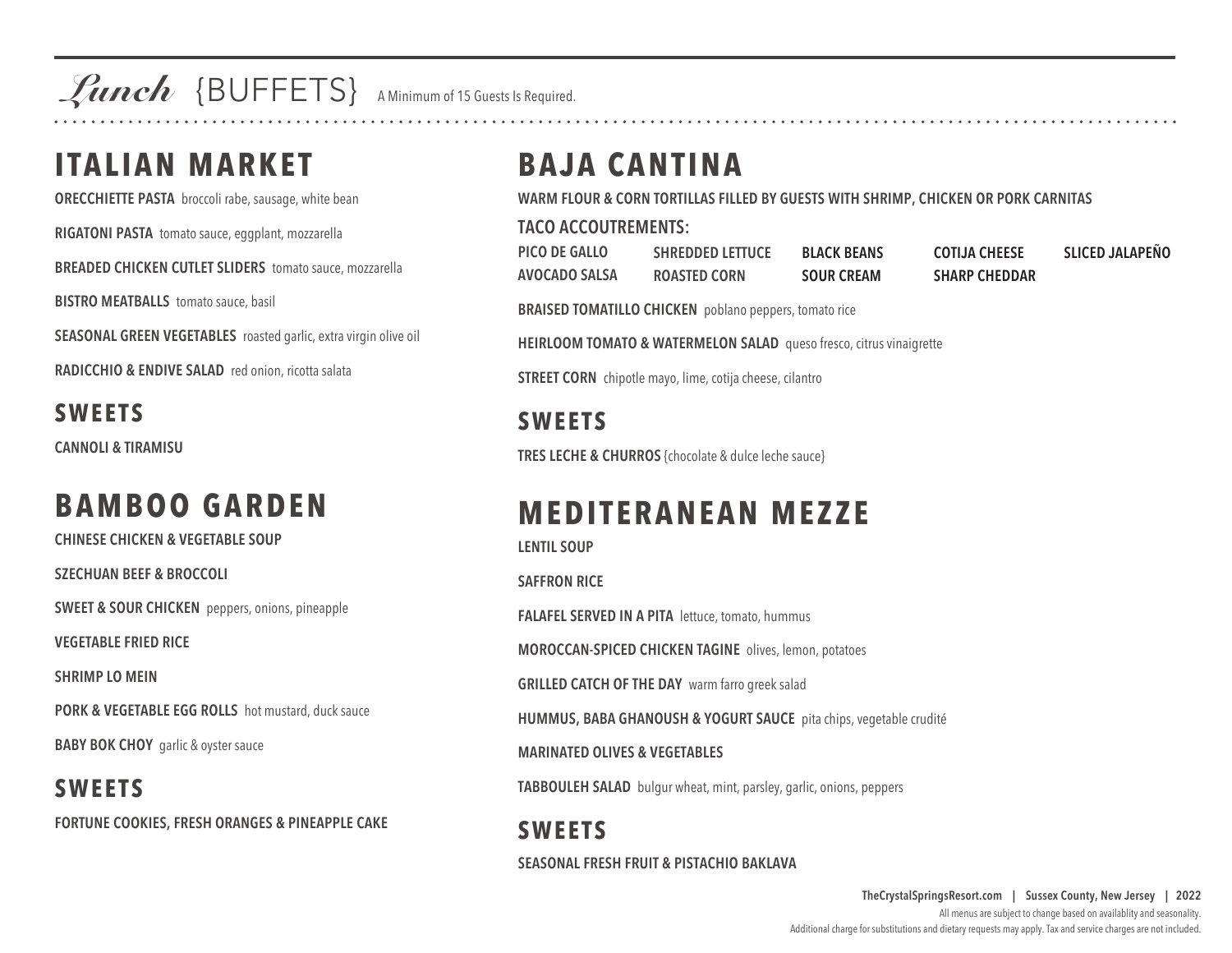Lunch {BUFFETS} A Minimum of 15 Guests Is Required.

## **HIGH POINT BBQ**

**BLACKENED SALMON** pineapple, avocado salsa

**JERK CHICKEN** wild rice pilaf, cilantro crème

**MIXED FARM GREENS** cherry tomato, assorted dressings

**CRUNCHY SHAVED VEGETABLE SLAW** creamy garlic dressing

**RED BLISS POTATO SALAD** whole grain vinaigrette, bacon, hard boiled eggs, capers

**BRAISED SAUSAGE** peppers, onions

**CORN BREAD** catskills honey butter

### **SWEETS**

**COOKIES, BROWNIES & WATERMELON**

## **THE SOUTHWESTERN**

**SHREDDED CHICKEN ENCHILADA SOUP**

**AVOCADO & TOMATO SALSAS** sour cream, crispy tortilla chips

**CHIPOTLE SALAD** shredded lettuce, black beans, charred corn

**GRILLED SHRIMP SKEWERS** chimichurri

**ROASTED PULLED PORK** herb, shallot mojo

**RICE PILAF** peppers, onions, cilantro

**BRAISED WHITE BEANS** swiss chard, roasted garlic

### **SWEETS**

**TRES LECHES**

# **BUTCHER BLOCK**

### **SANDWICH SHOP {CHOOSE THREE}**

**ITALIAN SUB** prosciutto, cheese, salami, tomato, lettuce, banana peppers **SMOKED HAM OFF THE BONE** swiss cheese, sautéed onions, russian dressing **GRILLED CHICKEN WRAP** feta, kalamata olives, tomato, tzatziki **ROASTED CAULIFLOWER WRAP** tahini, chickpeas, shredded carrots, spinach **MOZZARELLA PANINI** roasted red peppers, fresh basil pesto **GARDEN** grilled vegetables, tomatoes, spanish roasted peppers, baby arugula, sundried tomato spread, sourdough bread **SIDES {CHOOSE TWO} ROASTED TOMATO SOUP** confit garlic, basil **SIMPLE GREEN SALAD** shaved vegetables, citrus vinaigrette **FARRO GREEK SALAD** peppers, tomato, kalamata olives, lemon & oregano vinaigrette **FINGERLING POTATO SALAD** mustard mayo, bacon lardons, green onions **MEDITERRANEAN PASTA SALAD** olives, tomatoes, feta **ROASTED BEET SALAD** goat cheese, baby arugula **CHEESE TORTELLINI** pesto, fine herbs, parmesan, extra virgin olive oil

**SWEETS {CHOOSE TWO} SEASONAL FRESH FRUIT & LEMON CHIFFON BITES COOKIES, TRIPLE CHOCOLATE BROWNIES, MINI CUPCAKES & NEW YORK STYLE CHEESECAKE**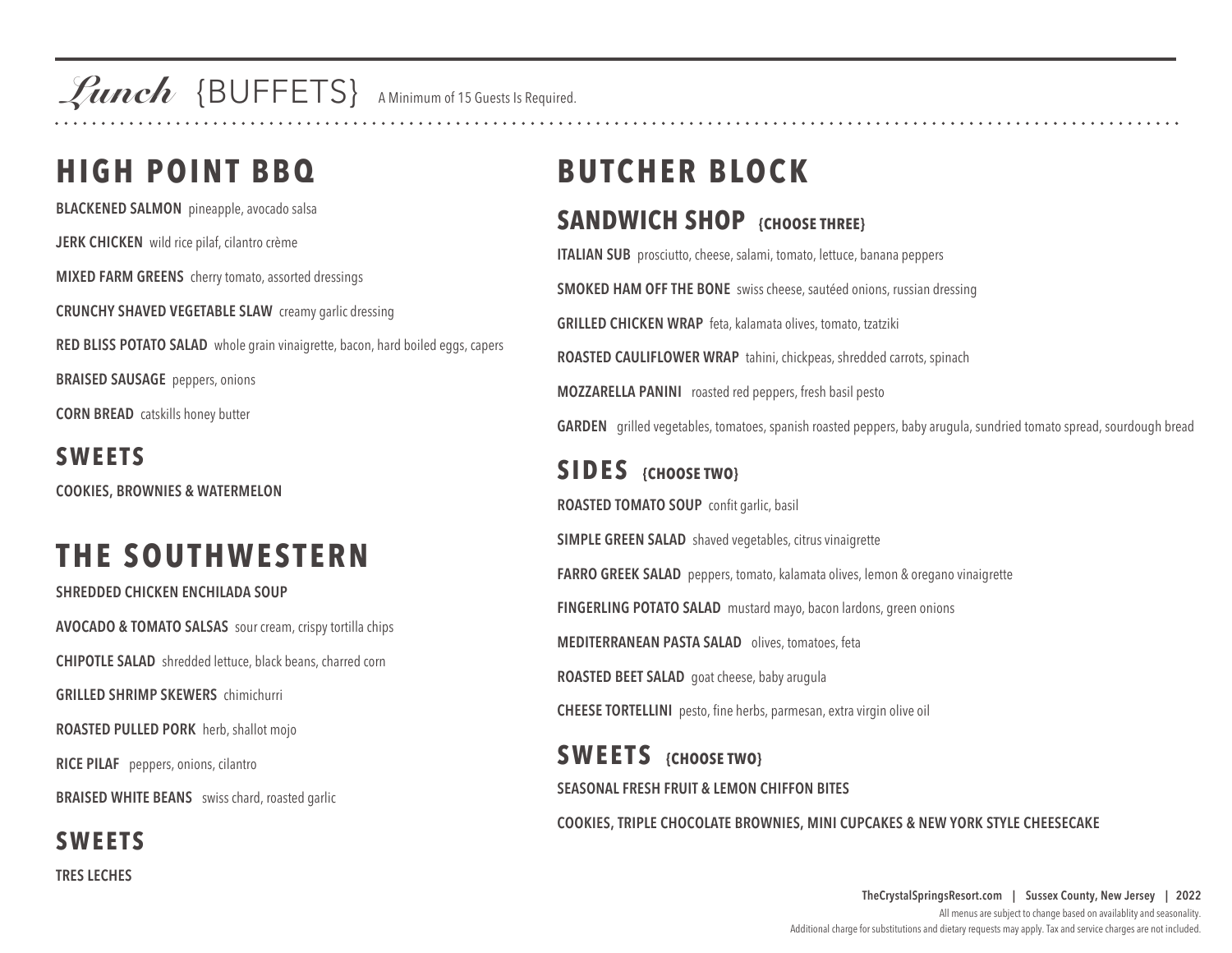**Dinner** {BUFFETS} A Minimum of 15 Guests Is Required.

## **EAST COAST SEAFOOD FEAST**

**OLD BAY SHRIMP BOIL** potatoes, chorizo, corn

**FRIED CATCH OF THE DAY** house tartar sauce, lemon

**CRAB-STUFFED LEMON SOLE** lemon & paprika sauce

**FRIED BUTTERMILK CHICKEN**

**WEDGE SALAD** blue cheese, bacon lardons

**RED BLISS POTATO SALAD** dill vinaigrette

**STEAMED WILD GRAIN RICE**

**BUTTERED BROCCOLINI**

**GRILLED HALF POINT PLEASANT LOBSTER {1 PER GUEST - ADDITIONAL COST}** garlic butter {Chef to prepare & remove from shell}

#### **SWEETS**

**FRESH FRUIT COBBLER FUDGE CHOCOLATE BROWNIES**

### **ITALIAN AMERICAN**

**ORECCHIETTE PASTA** broccoli rabe, sausage, white bean **BREADED CHICKEN CUTLET** tomato sauce, mozzarella **RED SNAPPER** caper, artichoke, oreganata **ROLLED EGGPLANT** plum tomato sauce, mozzarella, basil **BISTRO MEATBALLS** tomato sauce, basil **SEASONAL GREEN VEGETABLES** toasted garlic, extra virgin olive oil **RADICCHIO & ENDIVE SALAD** red onion, ricotta salata **ROASTED GARLIC BREAD**

**SWEETS CANNOLI TIRAMISU**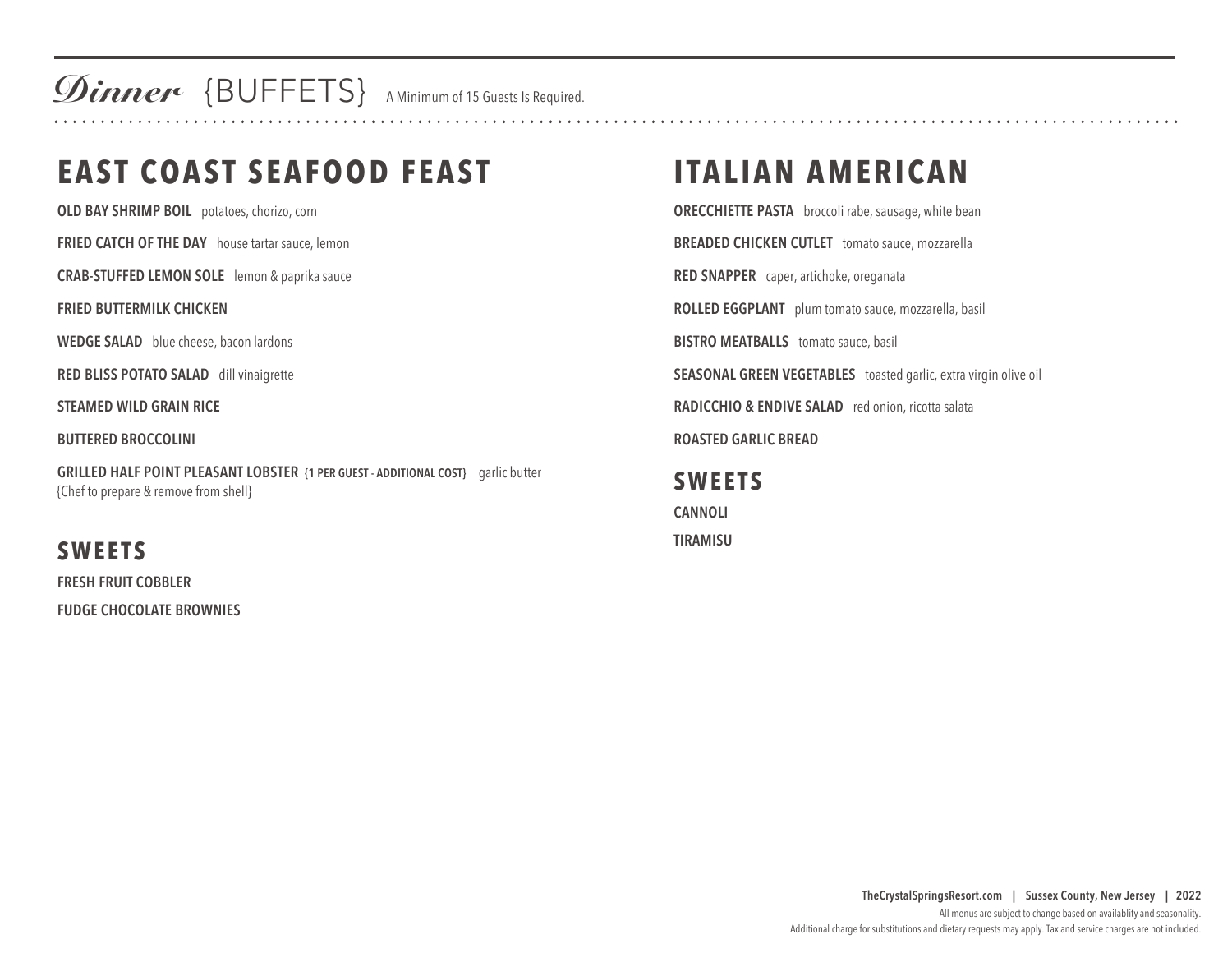Dinner {BUFFETS} A Minimum of 15 Guests Is Required.

### **SUSSEX SMOKEHOUSE**

**JERK-SPICED CHICKEN GENERAL TSO'S PORK SPARE RIBS SPLIT-BACK SMOKED SHRIMP & GRITS CHEFS GARDEN SMOKED BEEF BRISKET {ADDITIONAL COST} FIRE-ROASTED VEGETABLES** garlic butter **SHAVED RED CABBAGE SLAW SKILLET CORN BREAD** honey butter **CHOPPED SALAD** egg, bacon, point reyes blue cheese

**SWEETS FRESH FRUIT COBBLER + TRIPLE CHOCOLATE FUDGE CAKE**

### **SEA & MOUNTAIN**

**ROASTED SPLIT-BACK SHRIMP** fine herb & garlic butter

**BEEF FILET TIPS AU POIVRE** roasted pearl onions

**CHOPPED MIXED LETTUCES** ancient grains, mustard vinaigrette

**BRUSSELS SPROUTS**

**THREE CHEESE BAKED MACARONI**

**ROASTED GARLIC POTATOES**

#### **SWEETS**

**LEMON MERINGUE TARTS + BERRY CHEESECAKE SQUARES**

### **GREEN VALLEY FARM TOUR**

**HEIRLOOM TOMATO SALAD NEW YORK TROUT ALMONDINE SMOKED CHICKEN** salsa verde **BERKSHIRE PORK SHOULDER** mojo herb rub **MARINATED BEEF SKIRT STEAK ROASTED VEGETABLES**

**PINE ISLAND POTATOES** sour cream, chives

**SWEETS PINEAPPLE UPSIDE DOWN CAKE, COOKIES + BROWNIES**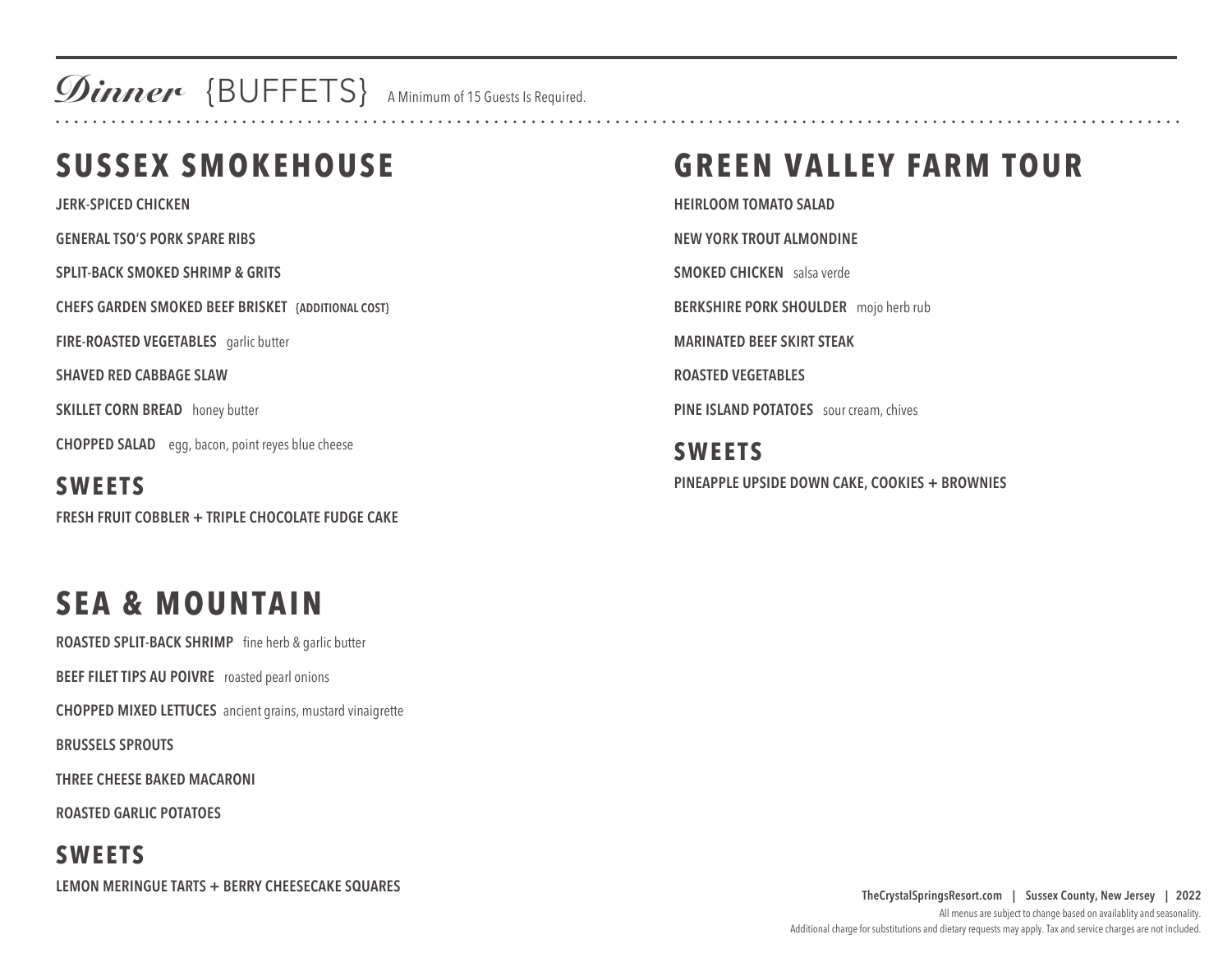Break Options {AM & PM} A MINIMUM OF 10 GUESTS IS REQUIRED.

# MONDAY **RIGHT SIDE OF THE BED**

**AM SNACK** 

**SEASONAL BERRIES or FRUIT SMOKED SALMON**

cream cheese, bagels

**DEVILED EGGS**

**BEVERAGES COFFEE AFFICIONADO ICED COFFEE NAKED JUICES**

## **ARTISANAL CHEESE**

**PM SNACK** 

**INTERNATIONAL CHEESES**

**FRESH BREAD & CRACKERS** seasonal jam, dried fruit, nuts, honey

**BEVERAGES HOT APPLE CIDER** {Fall & Winter} **MINT & BERRY SMOOTHIES** {Spring & Summer}

# TUESDAY **MORNING FITNESS BREAK**

**AM SNACK** 

**BOTTLED SMOOTHIES DRIED FRUITS & NUTS YOGURT PARFAITS GRANOLA BARS**

**BEVERAGES COFFEE AFFICIONADO ICED COFFEE NAKED JUICES**

## **HALF TIME**

**PM SNACK WAGYU BEEF HOT DOGS**  sauerkraut

**SOFT PRETZELS**  deli mustard

**CHEESECAKE BITES HONEY ROASTED NUTS WHITE CHEDDAR POPCORN**

**BEVERAGES HOT APPLE CIDER** {Fall & Winter} **COFFEE AFFICIONADO ICED COFFEE**